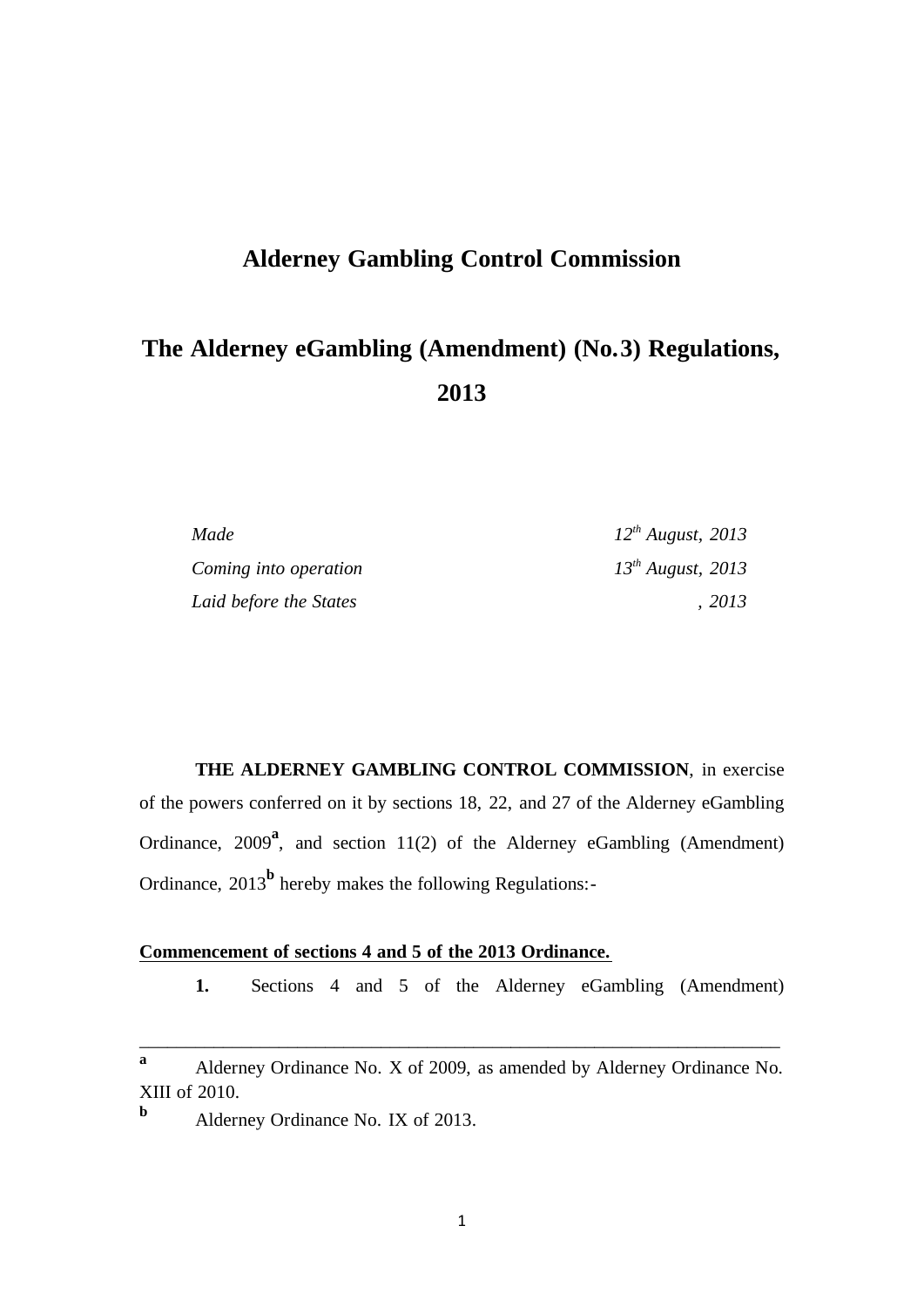Ordinance, 2013 shall come into force on the  $13<sup>th</sup>$  August, 2013.

#### **Amendment to the 2009 Regulations.**

**2**. The 2009 Regulations are amended as follows.

**3.** For each reference to "foreign gambling associate certificate" or "foreign gambling associate" (whether in the singular or plural case) wherever appearing in the 2009 Regulations substitute "Category 2 associate certificate".

**4.** In regulation 59(1), immediately before the word "is" insert "holder".

**5.** In regulation 265(1) of the 2009 Regulations, in sub-paragraph (a) of the definition of "**terrorist financing**" after "section 8, 9, 10 or 11 of the Terrorism Law" insert ",or section 9, 10, 11, 12 or 13 of the Terrorist Asset-Freezing (Bailiwick of Guernsey) Law, 2011, or section 2 or 3 of the Al-Qaida and Taliban (Freezing of Funds) (Guernsey) Ordinance, 2011, or section 2 or 3 of the Al-Qaida and Taliban (Freezing of Funds) (Alderney) Ordinance, 2011".

**6.** In paragraph 8(1)(b)(i) of Schedule 16 to the 2009 Regulations, for "and these Regulations" substitute ", these Regulations, and any relevant guidance issued by the Commission which relates to anti-money laundering and counter terrorist financing".

**7.** In paragraph 10(1) of Schedule 16 to the 2009 Regulations, in the definition of "**relevant enactments**" –

> (a) in item (d), for "the Terrorism (United Nations Measures) (Channel Islands) Order 2001" substitute "the Terrorist Asset-Freezing (Bailiwick of Guernsey) Law, 2011",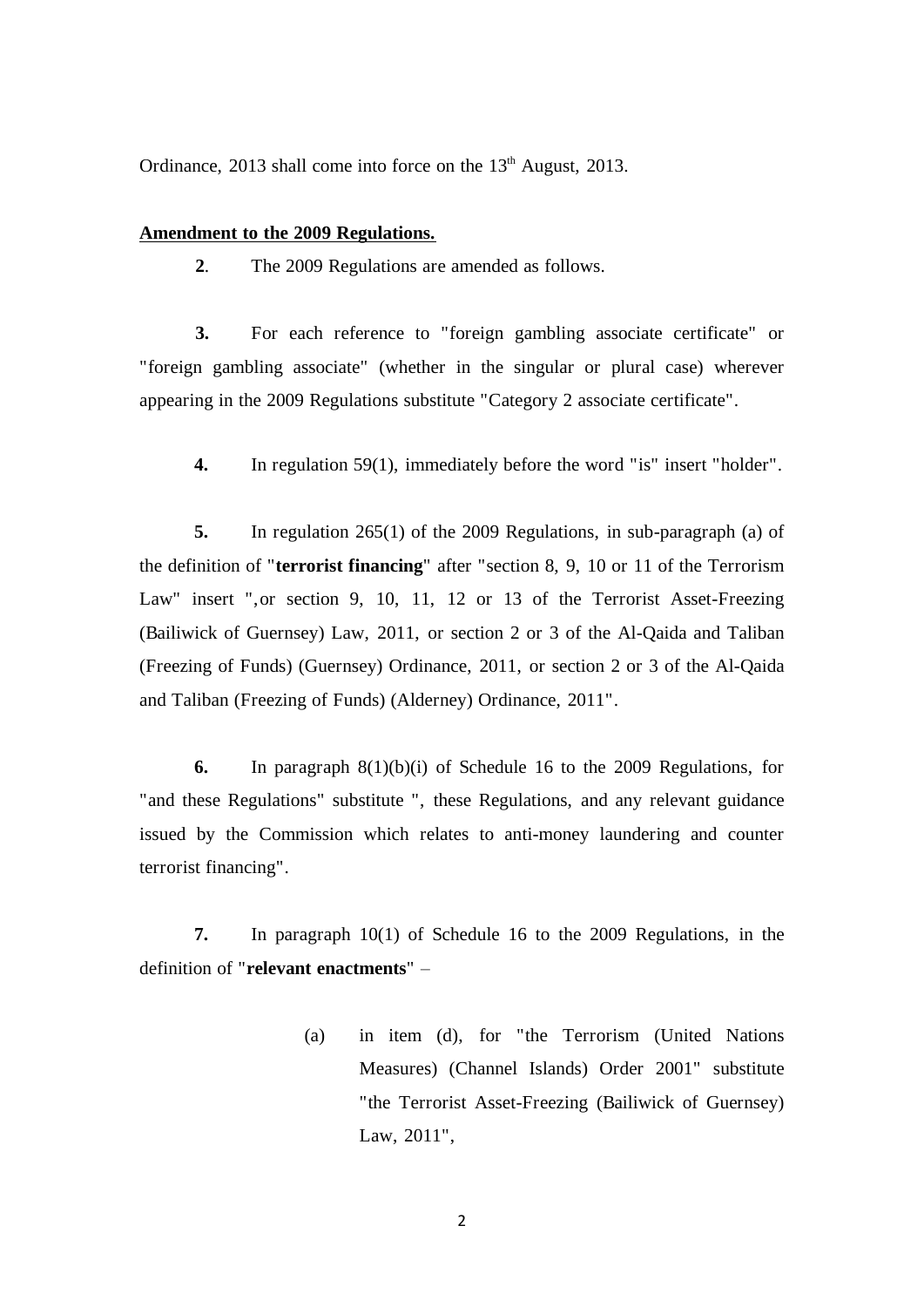- (b) in item (e), for "the Al-Qaida and Taliban (United Nations Measures) (Channel Islands) Order 2002" substitute "the Al-Qaida and Taliban (Freezing of Funds) (Guernsey) Ordinance, 2011", and
- (c) after item (h) insert
	- "(i) the Al-Qaida and Taliban (Freezing of Funds) (Alderney) Ordinance, 2011,
		- (j) the Disclosure (Bailiwick of Guernsey) Regulations, 2007,
	- (k) the Terrorism and Crime (Bailiwick of Guernsey) Regulations, 2007,".

#### **Interpretation.**

**8.** (1) In these Regulations, "**the 2009 Regulations**" means the Alderney eGambling Regulations, 2009<sup>c</sup>.

(2) The Interpretation (Guernsey) Law, 1948**<sup>d</sup>** applies to the interpretation of these Regulations as it applies to the interpretation of an enactment in force in the Island of Guernsey.

\_\_\_\_\_\_\_\_\_\_\_\_\_\_\_\_\_\_\_\_\_\_\_\_\_\_\_\_\_\_\_\_\_\_\_\_\_\_\_\_\_\_\_\_\_\_\_\_\_\_\_\_\_\_\_\_\_\_\_\_\_\_\_\_\_\_\_\_\_

**<sup>c</sup>** Alderney Statutory Instrument 1/2010, as amended by Alderney Statutory Instrument 5/2010, 6/2010, 3/2011, 4/2012, 2/2013 and 3/2013.

**<sup>d</sup>** Ordres en Conseil Vol. XIII, p. 355.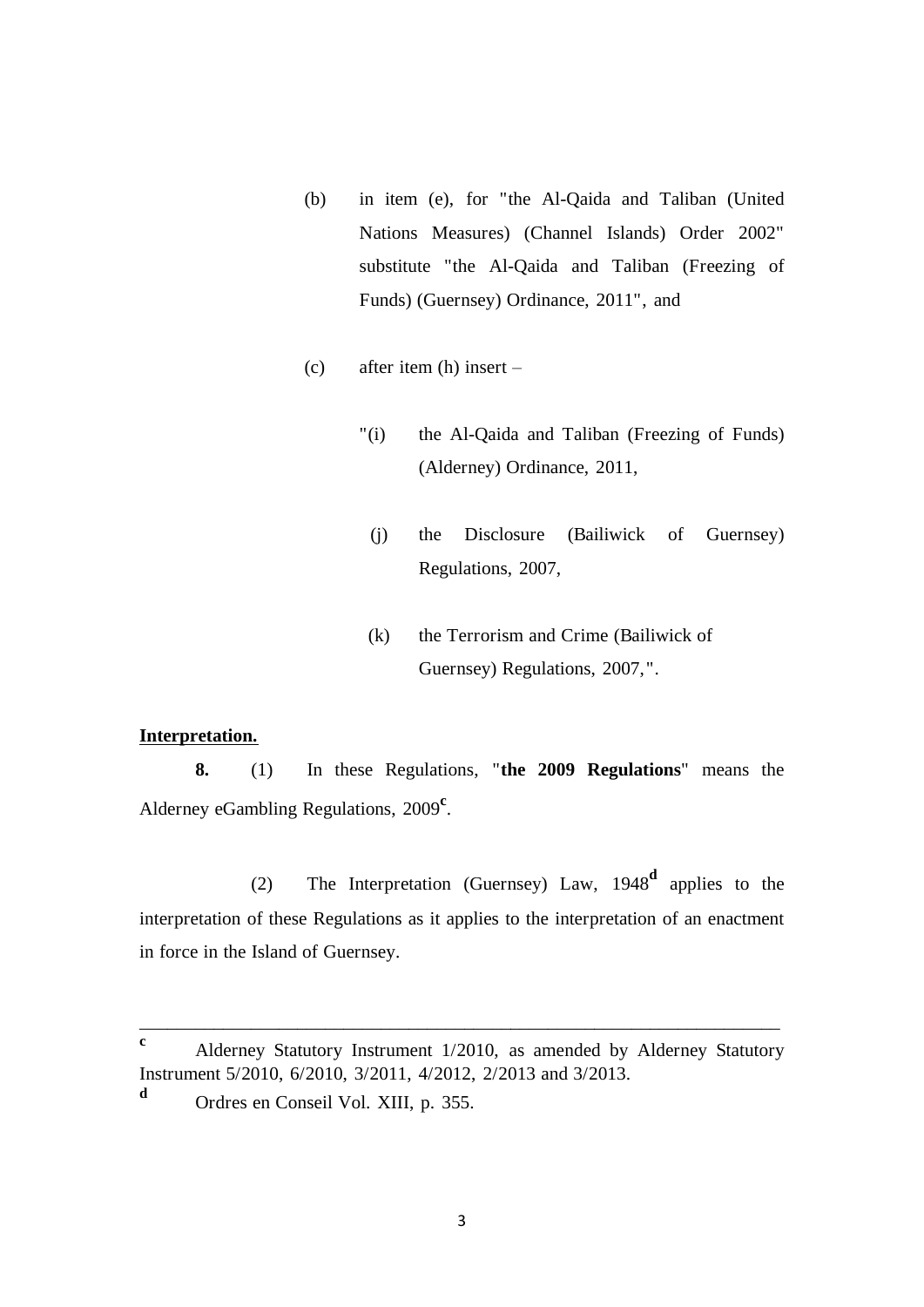(3) Any reference in these Regulations to an enactment is a reference thereto as from time to time amended, re-enacted (with or without modification), extended or applied.

### **Citation and commencement.**

**9.** These Regulations may be cited as the Alderney eGambling (Amendment) (No.3) Regulations, 2013 and shall come into force on the  $13<sup>th</sup>$ August, 2013.

Dated this 12<sup>th</sup> day of August, 2013.

..............................................................................................

ISABEL PICORNELL Member of the Alderney Gambling Control Commission for and on behalf of the Commission.